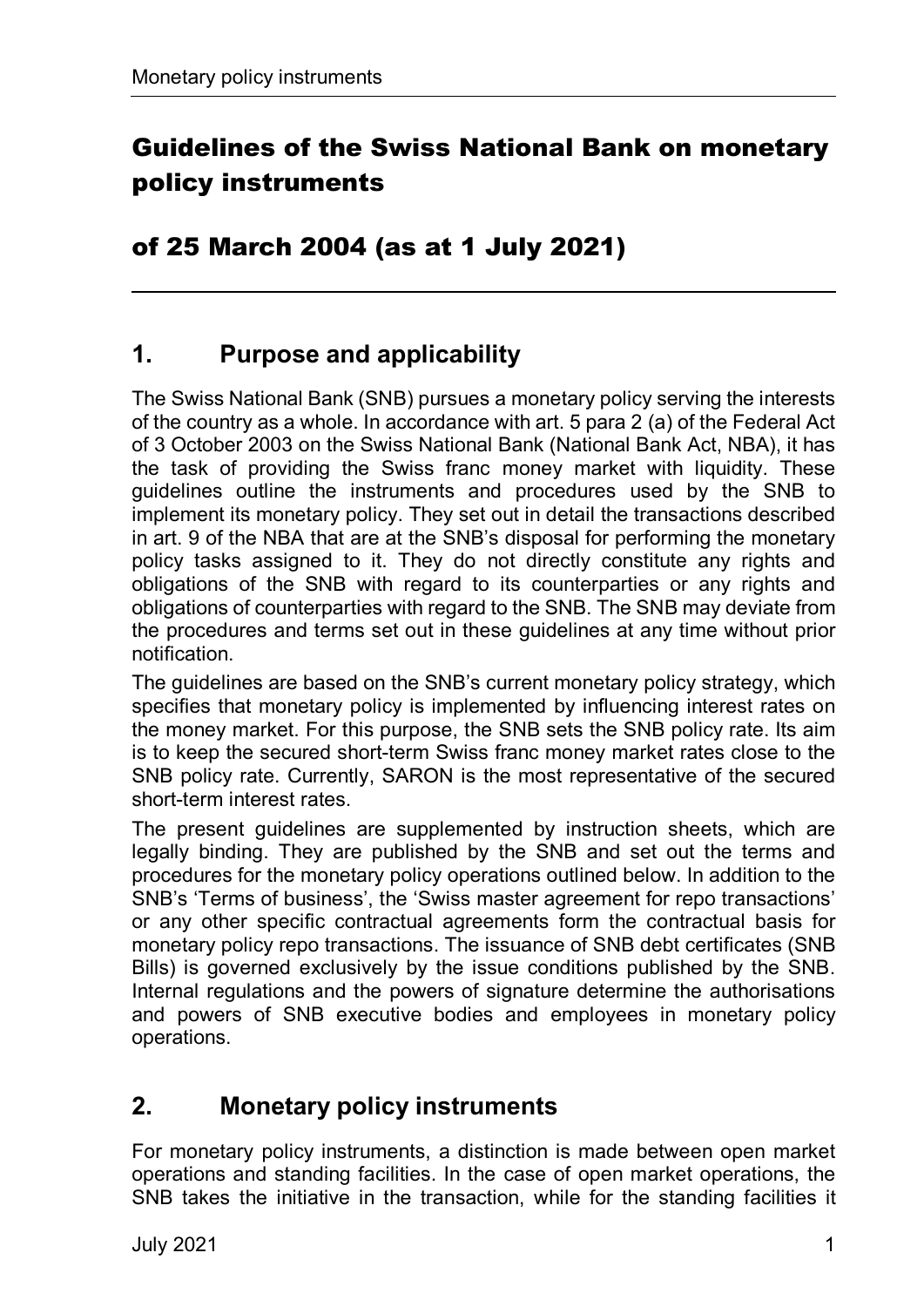merely specifies the conditions at which counterparties can obtain liquidity. Open market operations comprise repo transactions, issues of SNB Bills, and their purchase and sale in the secondary market. Standing facilities include the liquidity-shortage financing facility and the intraday facility. If necessary, the SNB may also use additional monetary policy instruments such as foreign exchange transactions.

### **2.1 Open market operations**

By means of its open market operations, the SNB can provide liquidity to, and absorb liquidity from, the financial system. If the financial system is undersupplied with liquidity, the SNB provides liquidity through open market operations. If, however, the financial system is oversupplied with liquidity, the SNB absorbs liquidity via open market operations. Steering the secured shortterm money market interest rates is primarily achieved by liquidity-providing or liquidity-absorbing open market operations. The SNB can influence the money market interest rates by means of the interest rates charged and the volume of these operations. By issuing SNB Bills, the SNB can absorb liquidity.

The SNB may conduct repo transactions in the form of auctions or bilaterally with individual counterparties. For repo transactions in the context of open market operations, the cash taker must cover the funds obtained by at least 100% of collateral eligible for SNB repos.

Repo auctions are conducted either by volume tender or by rate tender. Auctions are normally held by volume tender on an electronic trading platform at an interest rate set by the SNB (fixed or variable). The SNB announces the conditions for carrying out repo transactions, generally via the electronic market information services and the trading platform. The term of repo transactions may vary from one day (overnight) to several months.

SNB Bills are issued publicly by auction or through private placement. Auctions are conducted either by volume tender or by rate tender on an electronic trading platform. The term may vary from one day (overnight) to several months. The SNB can repurchase SNB Bills during their term and sell them again. Interest on SNB Bills is paid on a discount basis. Further details on SNB Bills may be found in the SNB's issue conditions, as well as in the conditions for individual issues. SNB Bills do not represent legal tender and cannot therefore be used by banks to satisfy minimum reserve requirements.

The SNB can also influence price formation in the money market at any time, by placing or accepting offers for repo transactions in the electronic market. In this way, it can help to stabilise short-term money market rates.

#### **2.2 Standing facilities**

The SNB provides a liquidity-shortage financing facility to bridge unexpected, short-term liquidity bottlenecks. These mainly occur if expected payments are not received and the required funding cannot be obtained quickly enough on the interbank market. The facility may also be necessary at the end of a reporting period to meet the minimum reserve requirements.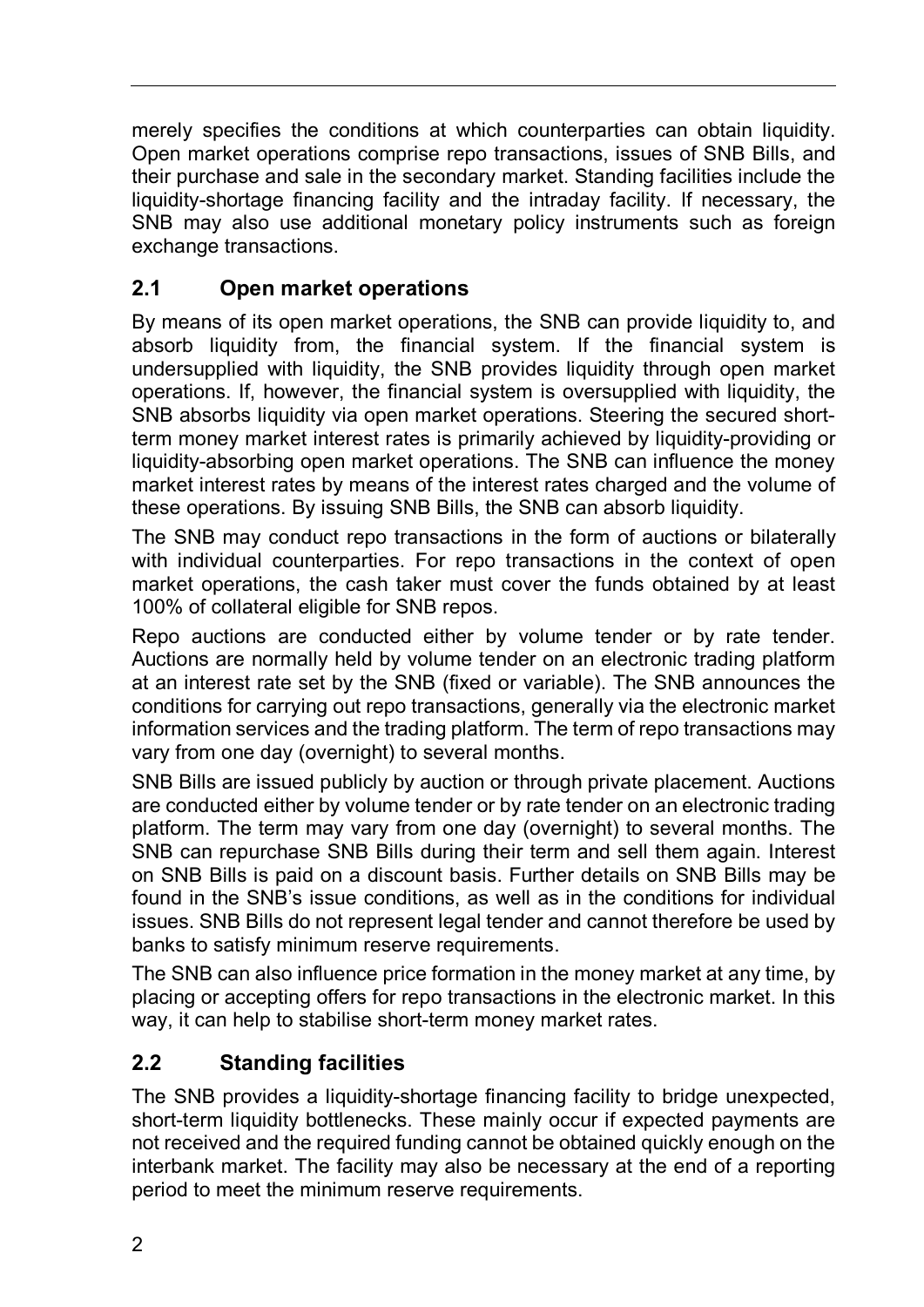The liquidity-shortage financing facility is made available through special-rate repo transactions and can be used until the next bank working day (overnight). The conditions for concluding special-rate repo transactions are the granting of a limit by the SNB and the provision of collateral eligible for SNB repos. Such cover must amount to at least 110% of the limit at all times. The maximum amount of liquidity that a counterparty can obtain is determined by the limit, which is normally set for a year, but may be cancelled by the SNB, subject to a ten-day period of notice. The securities may also be used as collateral during the day for obtaining intraday liquidity.

The counterparty opens a separate safekeeping account in its own name with SIX SIS Ltd (SIS). This is known as a Custody Cover Account SNB. The counterparty deposits collateral eligible for SNB repos, which must be pledged in favour of the SNB. Provided the cover regulations are observed, these securities can be managed by the counterparty. SIS is responsible for monitoring compliance with the cover regulations. The SNB has the right to inspect the individual counterparties' custody cover accounts at SIS at any time.

The SNB offers a liquidity facility in Swiss francs for systemically important financial market infrastructures domiciled in Switzerland. Liquidity can be drawn up to a specified limit and must be covered by collateral eligible for SNB repos amounting to at least 110%. This liquidity facility is a form of liquidity-shortage financing facility specially adapted for financial market infrastructures.

The special rate is calculated as the SNB policy rate plus a surcharge, and is at least 0%. The surcharge is intended to prevent counterparties from using the facility as a permanent source of refinancing.

The SNB also provides its counterparties with interest-free liquidity during the day through repo transactions carried out within the context of its intraday facility. In this way it facilitates the settlement of payment transactions via the Swiss Interbank Clearing system (SIC) and foreign exchange transactions in the Continuous Linked Settlement system (CLS). Collateral eligible for SNB repos must cover at least 110% of the intraday liquidity provided. The liquidity must be repaid by the end of the same bank working day at the latest. Consequently, these funds are not included when calculating liquidity requirements under banking law and compliance with SNB minimum reserve requirements.

#### **2.3 Other monetary policy instruments**

In addition to the monetary policy instruments mentioned above, the SNB may also use additional monetary policy instruments such as those listed here:

- The SNB is authorised to accept interest-bearing and non-interest-bearing cash deposits (cf. art. 9 para 1 (a) NBA), enabling it to absorb excess liquidity by implementing a deposit facility. The conditions are determined by the SNB.
- The SNB may purchase or sell Swiss franc-denominated securities (cf. art. 9 para. 1 (c) NBA) in order to influence the conditions on the capital market.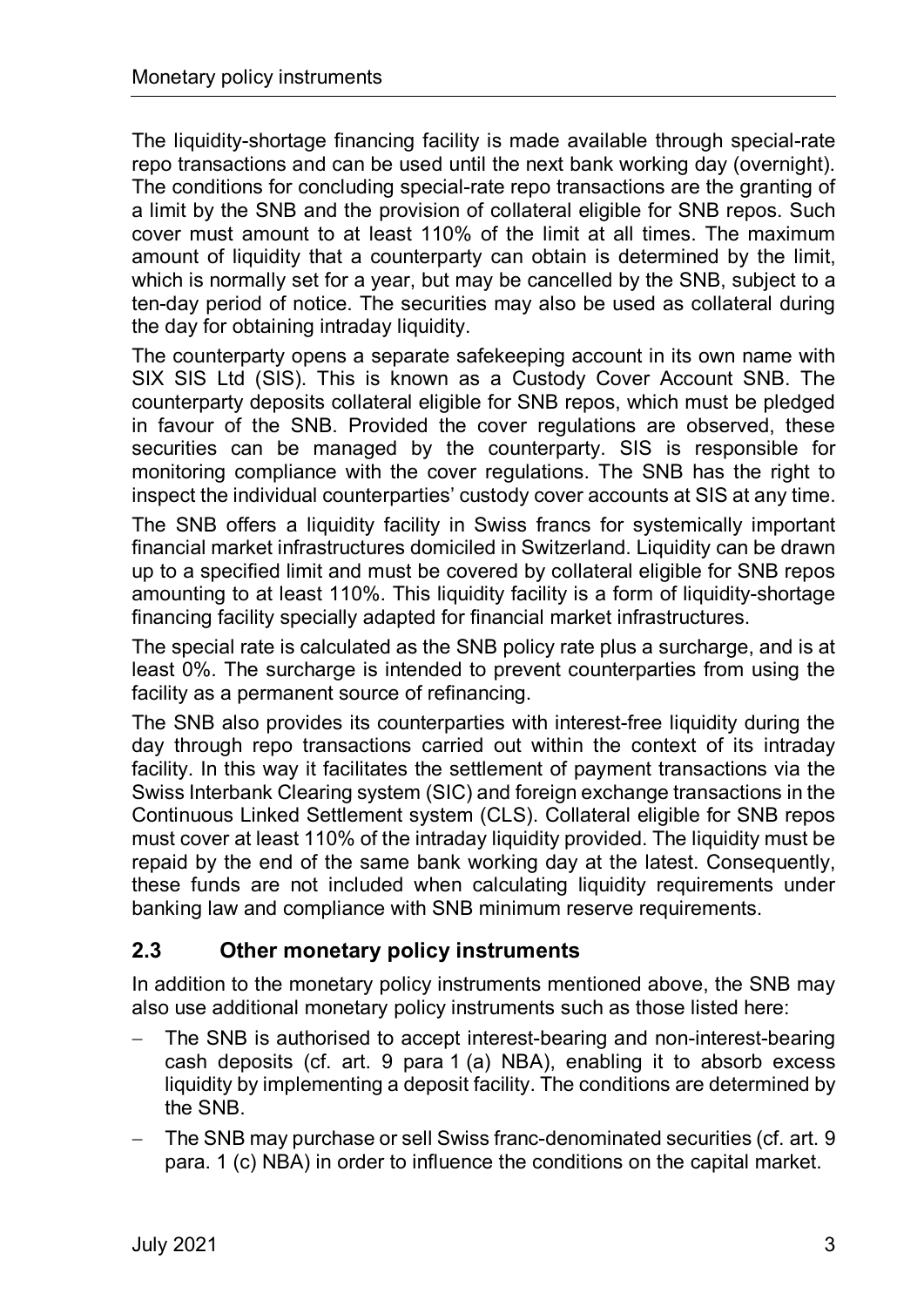- The SNB may purchase or sell foreign currency receivables spot or forward (cf. art. 9 para. 1 (c) NBA). Foreign exchange transactions may not only be used in market interventions on the foreign exchange markets to influence the rate of the Swiss franc against foreign currencies, but also to steer liquidity in the money market.
- The SNB may enter into foreign exchange swaps (cf. art. 9 para. 1 (c) NBA). These may be used to steer liquidity.
- The SNB may create, purchase or sell derivatives on receivables, securities, precious metals or pairs of currencies (cf. art. 9 para. 1 (c), (d) NBA). Derivatives on foreign currencies may also be used in connection with interventions in foreign exchange markets.
- The SNB may offer facilities under which liquidity can be drawn as a covered loan against collateral it deems eligible (cf. art. 9 para. 1 (e) NBA).

## **3. Collateral eligible for SNB repos**

In accordance with art. 9 para.1 (e) NBA, the SNB may enter into credit transactions with banks and other financial market participants, on condition that sufficient collateral is provided for the loans.

The SNB may accept securities (debt certificates) denominated in Swiss francs and foreign currency as collateral, provided the following criteria are met:

- The securities are issued by central banks, public sector entities, international or supranational institutions, multilateral development banks and private sector entities. Securities issued by financial institutions are, as a rule, not eligible as collateral for SNB repos. However, the following are eligible: covered bonds issued by financial institutions, provided the issuer is not a domestic bank or its foreign subsidiary; and securities issued by the mortgage bond bank of the Swiss mortgage institutions and the mortgage bond institute of the Swiss cantonal banks (Pfandbriefbank schweizerischer Hypothekarinstitute AG and Pfandbriefzentrale der schweizerischen Kantonalbanken AG; hereafter 'the Swiss Pfandbrief institutions').
- The issuer is domiciled in Switzerland, in a member state of the European Union (EU) or European Economic Area (EEA), or in the United Kingdom (UK). Securities denominated in Swiss francs, securities issued by international or supranational organisations and securities issued by multilateral development banks may be exempted from this domicile requirement.
- The securities are denominated in Swiss francs, euros, US dollars, pounds sterling, Danish kroner, Swedish kronor or Norwegian kroner.
- Both the issuer's country of domicile and the securities have at least the equivalent of an AA–/Aa3 rating. Country and securities ratings are based on credit ratings from a rating agency recognised by the Swiss Financial Market Supervisory Authority (FINMA). For securities issued by central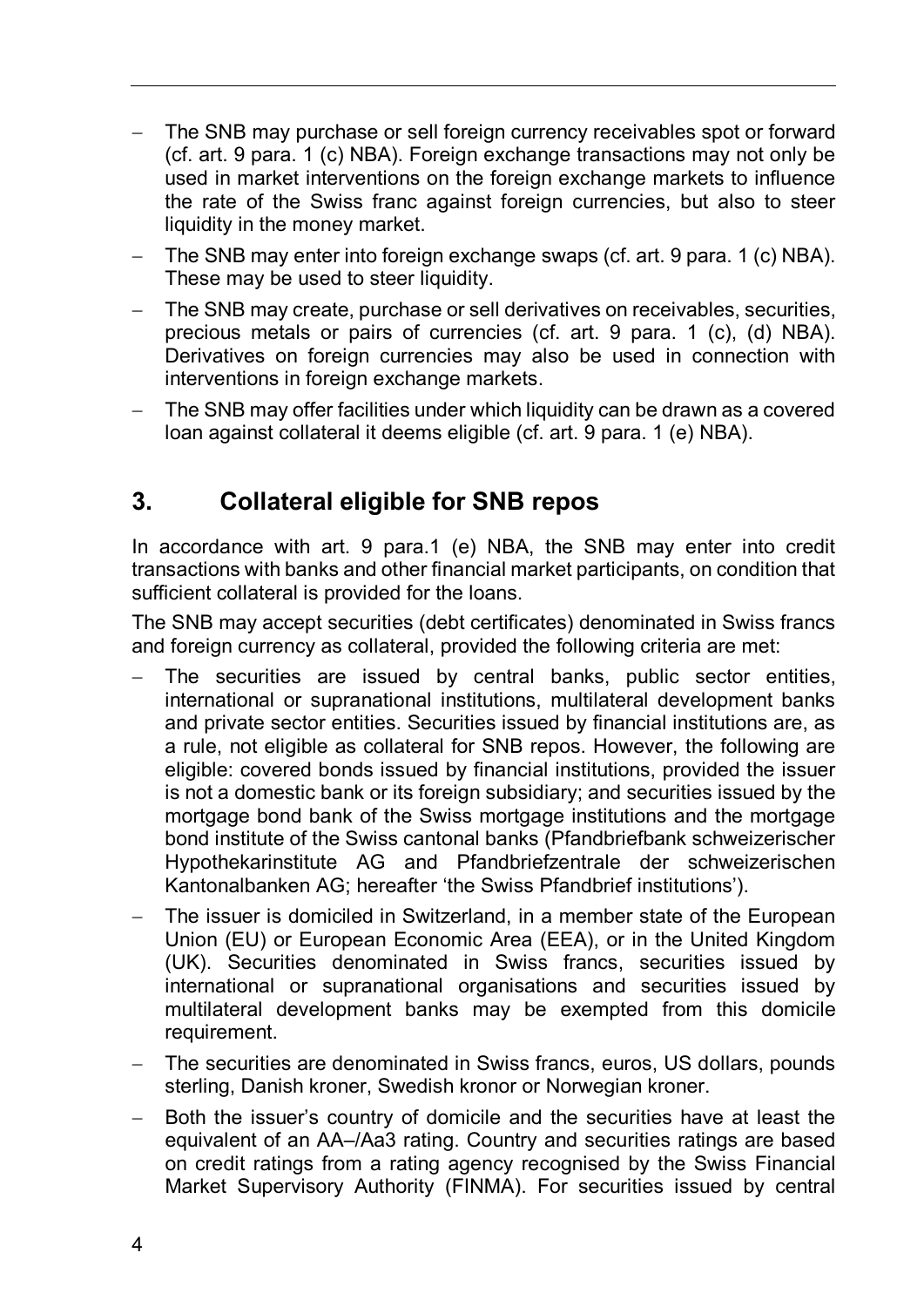banks, public sector entities, international or supranational organisations, multilateral development banks and issuers with a guarantee from the Confederation, as well as for securities in Swiss francs from domestic issuers, different rating requirements may apply.

- The minimum volume of the securities is CHF 100 million or the countervalue thereof. Higher minimum volumes may apply to securities in foreign currency. The minimum volume is determined on the basis of the outstanding volume.
- As a rule, the securities are traded on a recognised stock exchange or a representative market, where price data are published on a regular basis, in Switzerland, in an EU or EEA member state, or in the UK.
- The securities can be delivered through SIS. The intermediate and ultimate securities depository is in Switzerland, in an EU or EEA member state, or in the UK.

These conditions are set out in detail in the SNB's 'Instruction sheet on collateral eligible for SNB repos'. Only securities which are included in the list of collateral eligible for SNB repos may be pledged as collateral for repo transactions. The SNB determines which securities are eligible for SNB repos. It may reject securities or exclude securities previously included in the list, without providing any justification.

The SNB does not accept counterparties' own securities or those issued by persons or companies which, directly or indirectly, hold at least 20% of the capital or voting rights in a counterparty or, conversely, in which the counterparty holds such rights. This 20% rule does not apply to participations in the Swiss Pfandbrief institutions. Failure to comply with this rule may cause the SNB to temporarily exclude the counterparty from all of its monetary policy operations.

SNB Bills are included in the list of collateral eligible for SNB repos irrespective of the criteria set out in these guidelines. They are eligible for repo transactions with the SNB and may be delivered either by counterparties or by the SNB.

## **4. Eligible counterparties**

As a general rule, all domestic banks with sight deposits at the SNB are admitted as counterparties for SNB monetary policy operations.

Other domestic participants in the financial market, as well as banks and other financial market participants that are domiciled abroad, may be admitted as counterparties for monetary policy operations, where this serves monetary policy interests, where the participants or banks contribute to the liquidity of the secured Swiss franc money market, and where the requirements for opening a sight deposit account are met.

The SNB's transactions are normally concluded on the SIX Repo Ltd electronic trading platform and settled through SIS and SIC. In addition to holding a sight deposit with the SNB, the counterparty must therefore meet the cumulative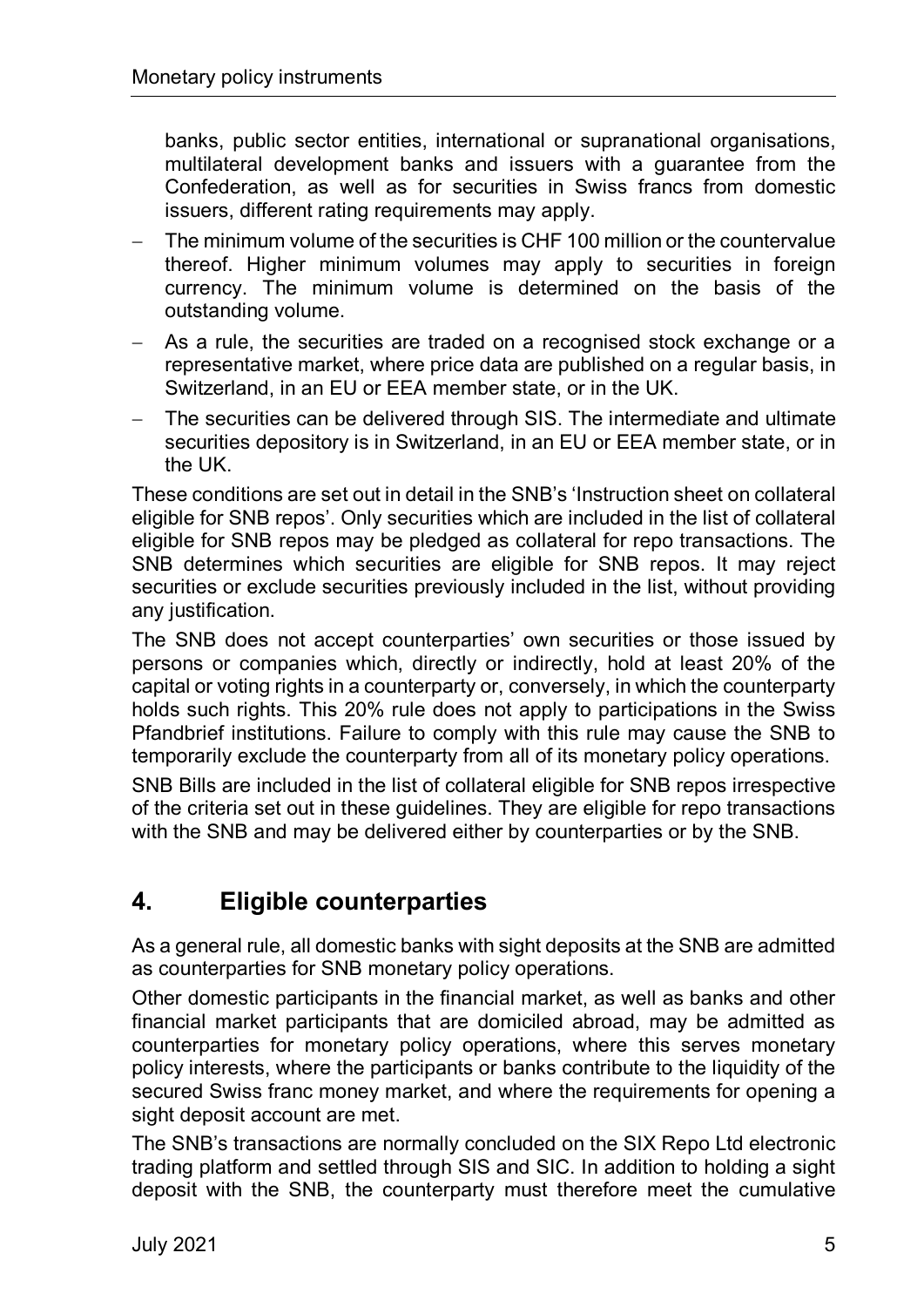requirements of all three partners of the SNB in order to be able to undertake monetary policy-related repo transactions with the SNB. Counterparties must have a direct connection to the SIC system.

# **5. Settlement of repo transactions and SNB Bill issues**

SIS settles repo transactions on a 'delivery versus payment' basis. The securities are transferred to the SIS account of the cash provider. At the same time, the funds are credited to the cash taker's SIC account. To limit counterparty risk, SIS revalues the securities daily at market prices and compares the valuation with the funding side. If there is a discrepancy between the funding and securities sides between two counterparties, this must be covered by securities or cash (margin call). The SNB may set a unilateral tolerance limit for each counterparty. When a repo transaction matures, reverse settlement is triggered by SIS. The settlement procedure factors in the repo rate.

In the case of SNB Bills, payment is also effected on a 'delivery versus payment' basis via the SIC account of the purchaser. The SNB Bills are credited to the purchaser's SIS account. Redemption is effected by SIS to the account holder of the corresponding SIS account by crediting their SIC account.

# **6. Emergency liquidity assistance**

In accordance with art. 9 para.1 (e) NBA, the SNB also acts as lender of last resort. In this function, it can provide emergency liquidity assistance for one or more domestic banks if they are no longer able to refinance their operations on the market. This emergency liquidity facility depends on the following conditions being met:

- The bank or group of banks seeking credit must be of importance for the stability of the financial system.
- The bank seeking credit must be solvent.
- The liquidity assistance must be fully covered by sufficient collateral at all times. The SNB determines what collateral is sufficient.

To assess the solvency of a bank or group of banks, the SNB obtains an opinion from FINMA.

## **7. Publication of important monetary policy data**

Under art. 7 para. 4 NBA, the SNB is required to publish important monetary policy data on a weekly basis. As a guide for market participants, the SNB makes information available on interest rates, sight deposit balances and minimum reserves.